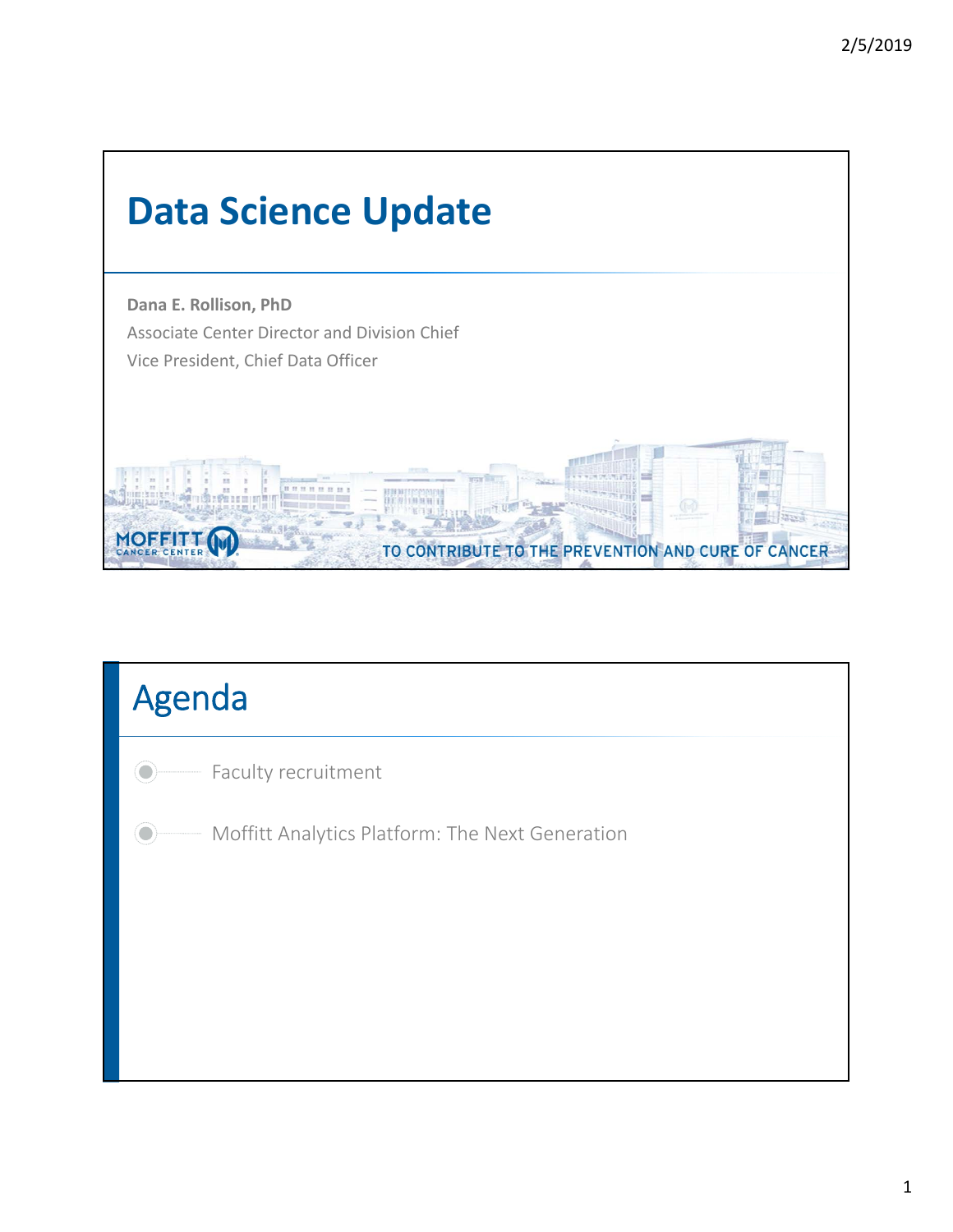# Agenda

#### Faculty recruitment

Moffitt Analytics Platform: The Next Generation

## Joseph "Ross" Mitchell, PhD

#### **Previous Positions**

- Professor of Radiology, Mayo Clinic, Phoenix, AZ
- Professor of Radiology & Biomedical Engineering, University of Calgary, Canada
- Founding Scientist, Calgary Scientific, Inc.
- Fellow, Alberta Machine Intelligence Institute, University of Alberta, Canada

#### **Education and training**

- MSc, Computer Science, U of Regina & Alan Blair Cancer Clinic, Regina SK, Canada
- PhD, Medical Biophysics, Western U, London ON, Canada
- Postdoc, Department of Radiology, London HSC, London ON, Canada

#### **Methodological research**

• Quantifying multiscale competitive landscapes of clonal diversity in glioblastoma (U01 CA220378). 09/2017‐08/2022. Role: MPI

#### **Collaborative research**

- Artificial intelligence, machine learning, deep learning
- Medical imaging, radiomics, time/frequency analysis, signal & image processing
- Computer vision, visualization



• Artificial Intelligence Officer

- Senior Member
- Department of Biostatistics & Bioinformatics
- Joined: January 2019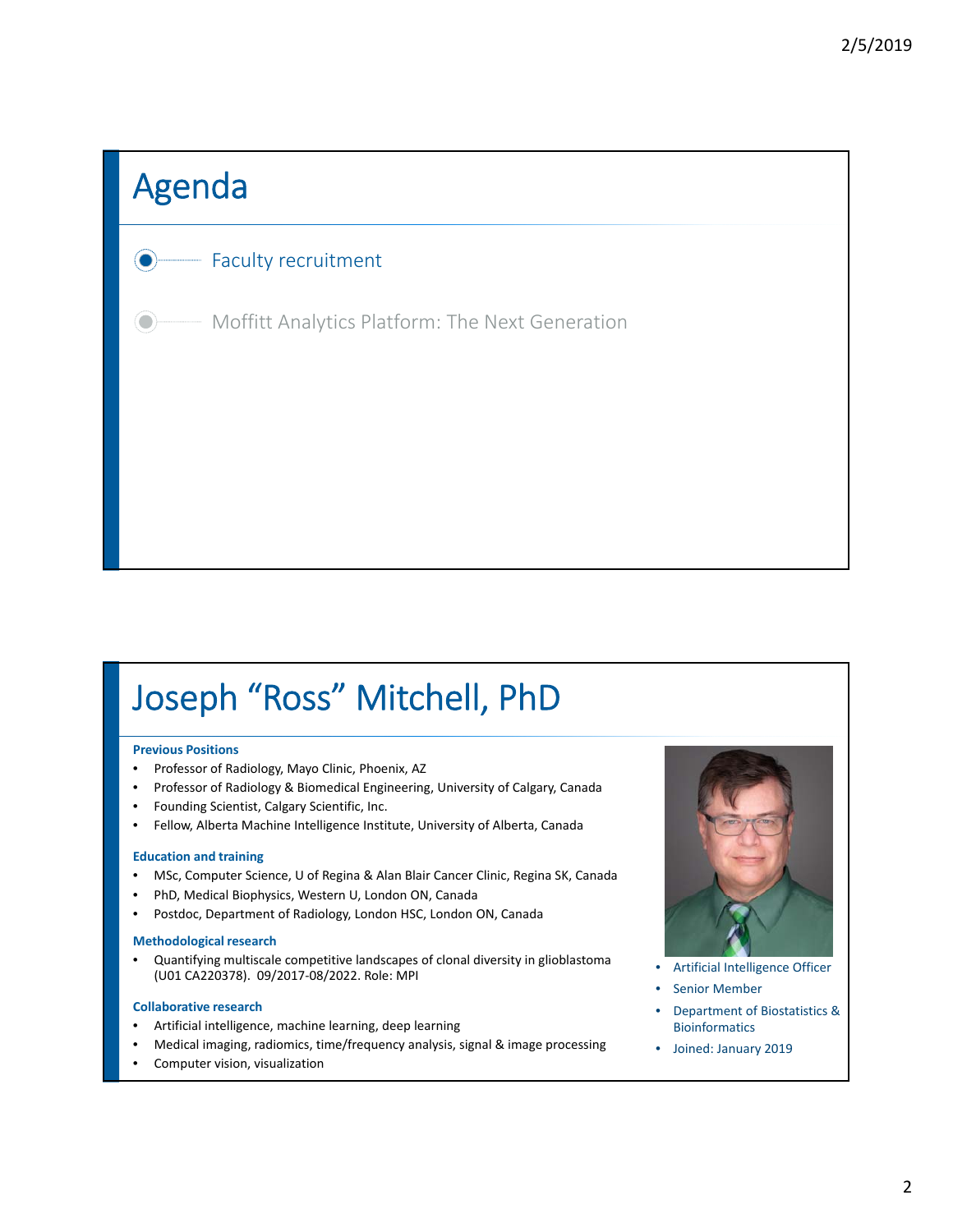## New Faculty



#### **Qianxing "Quincy" Mo, PhD**

- From Baylor
- Associate Member
- Department of Biostatistics & **Bioinformatics**
- Cancer Biology & Evolution Program
- Joined: July 2018



#### **Naomi Brownstein, PhD**

- From Florida State
- Assistant Member
- Department of Biostatistics & Bioinformatics
- Program to be determined
- Joined: January 2019



#### **Mingxiang Teng, PhD**

- From Dana Farber
- Assistant Member
- Department of Biostatistics & **Bioinformatics**
- Cancer Biology & Evolution Program
- Joined: October 2018

### Aik‐Choon Tan, PhD Vice‐Chair, Biostatistics & Bioinformatics



#### **Joins Moffitt Spring 2019**

**Previous Position**

• Associate Professor, Department of Medicine, U of Colorado, Denver

**Education and training**

- PhD in computer science/bioinformatics from University of Glasgow
- Postdoc, Johns Hopkins Sidney Kimmel Cancer Center

#### **Research Interests**

- Translational bioinformatics and cancer systems biology, primarily by developing computational and statistical learning methods for the analysis & integration of high‐throughput cancer "omics" data in understanding & overcoming treatment resistance mechanisms in cancer
- Currently working on 3 interconnected research themes:
	- Developing and Validating Predictive Biomarkers for Personalized Medicine
	- Overcoming Treatment Resistance
	- Elucidating Tumor‐Host Microenvironment Signaling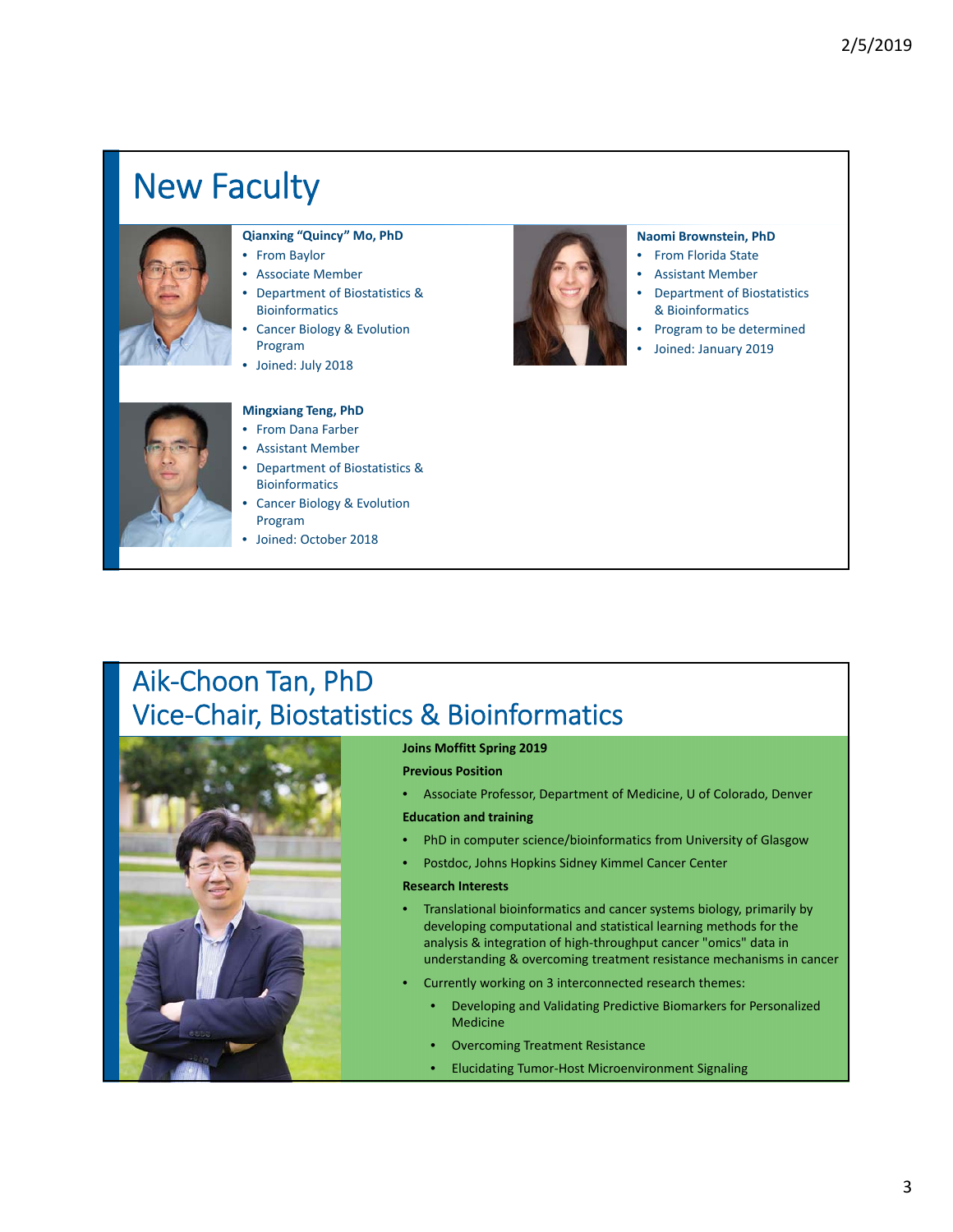# IMO Faculty Member, TBD



**Winners of the IMO Workshop 2018:** • "Designing and evaluating evolutionary therapies for advanced progressive thyroid cancer"

• Team lead: Joel Brown, PhD, Senior Member, IMO

- Assistant or Associate Member
- Expertise of new faculty member should: Complement expertise of other Integrated Mathematical Oncology (IMO) faculty
	- Align with clinical areas of collaboration
- Promising candidate interviewed in Jan 2019

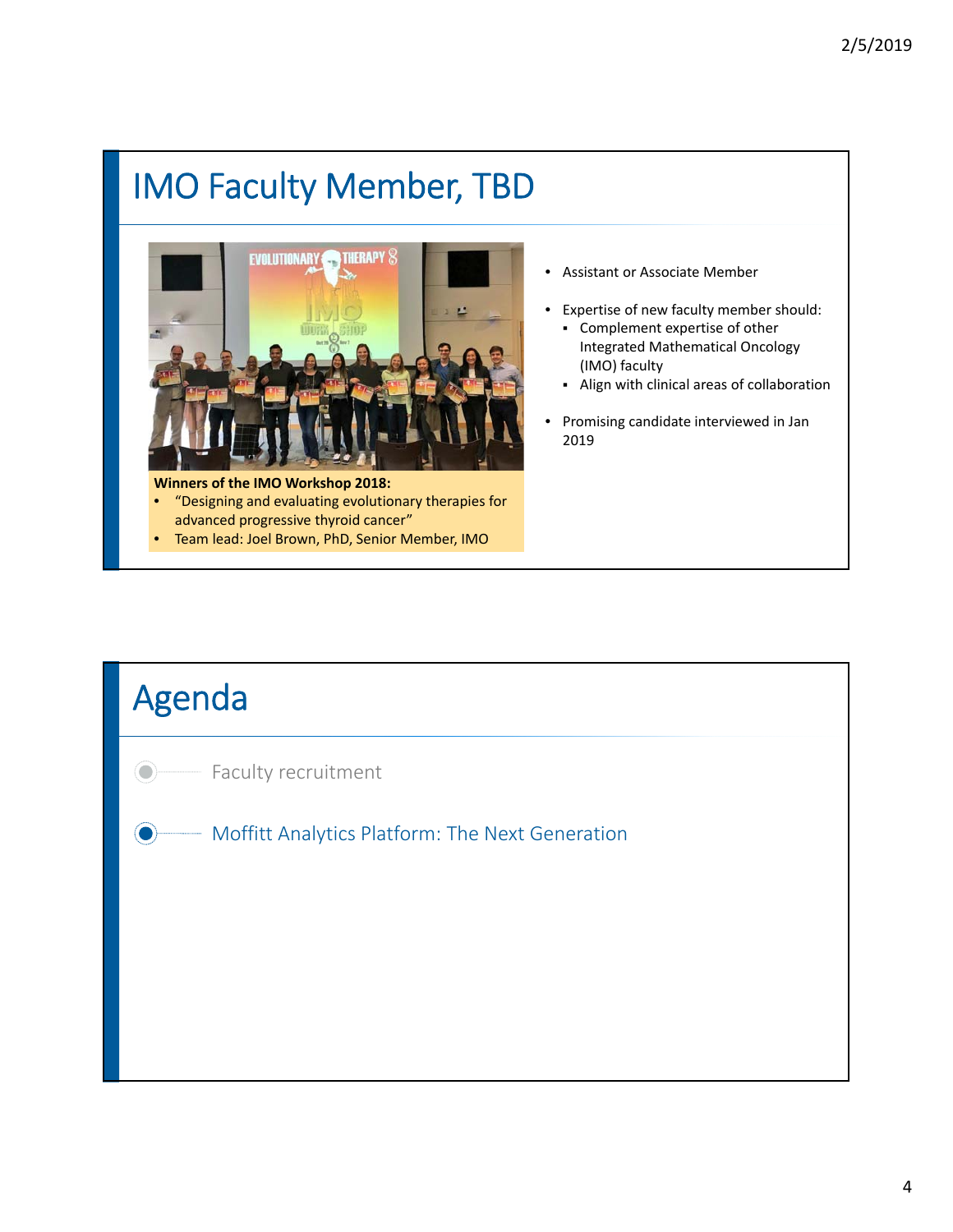

### Curated Data Marts Advancing Discovery

|                                                                                                          |                                               | Examples of Curated Clinical Data Marts (CCSG Program alignment) |                              |                                     |
|----------------------------------------------------------------------------------------------------------|-----------------------------------------------|------------------------------------------------------------------|------------------------------|-------------------------------------|
| New data sources<br>to be combined with data from<br>the Health & Research Informatics<br>Platform (HRI) | <b>Precision</b><br><b>Medicine</b><br>(CBMM) | Imaging/<br><b>Radiomics</b><br>(CE, CBE)                        | Immuno-<br>oncology<br>(IMM) | Payer<br><b>Strategies</b><br>(HOB) |
| Molecular data                                                                                           | X                                             | $\mathsf{x}$                                                     | X                            | X                                   |
| Curated drug data                                                                                        | $\mathsf{x}$                                  | $\mathsf{X}$                                                     | $\mathsf{x}$                 | $\mathsf{x}$                        |
| NLP for pathology data                                                                                   | X                                             | $\mathsf{x}$                                                     | X                            | X                                   |
| Image "bank"                                                                                             | $\mathsf{x}$                                  | $\times$                                                         | $\mathsf{x}$                 |                                     |
| Abstracted data on outcomes<br>(Avatar, Flatiron)                                                        | $\mathsf{x}$                                  | $\times$                                                         | X                            | X                                   |
| Disease-specific abstracted<br>outcomes                                                                  | $\mathsf{x}$                                  | $\mathsf{x}$                                                     | $\mathsf{x}$                 | $\times$                            |
| Patient reported symptoms,<br>quality of life                                                            | $\mathsf{x}$                                  | $\times$                                                         | X                            | X                                   |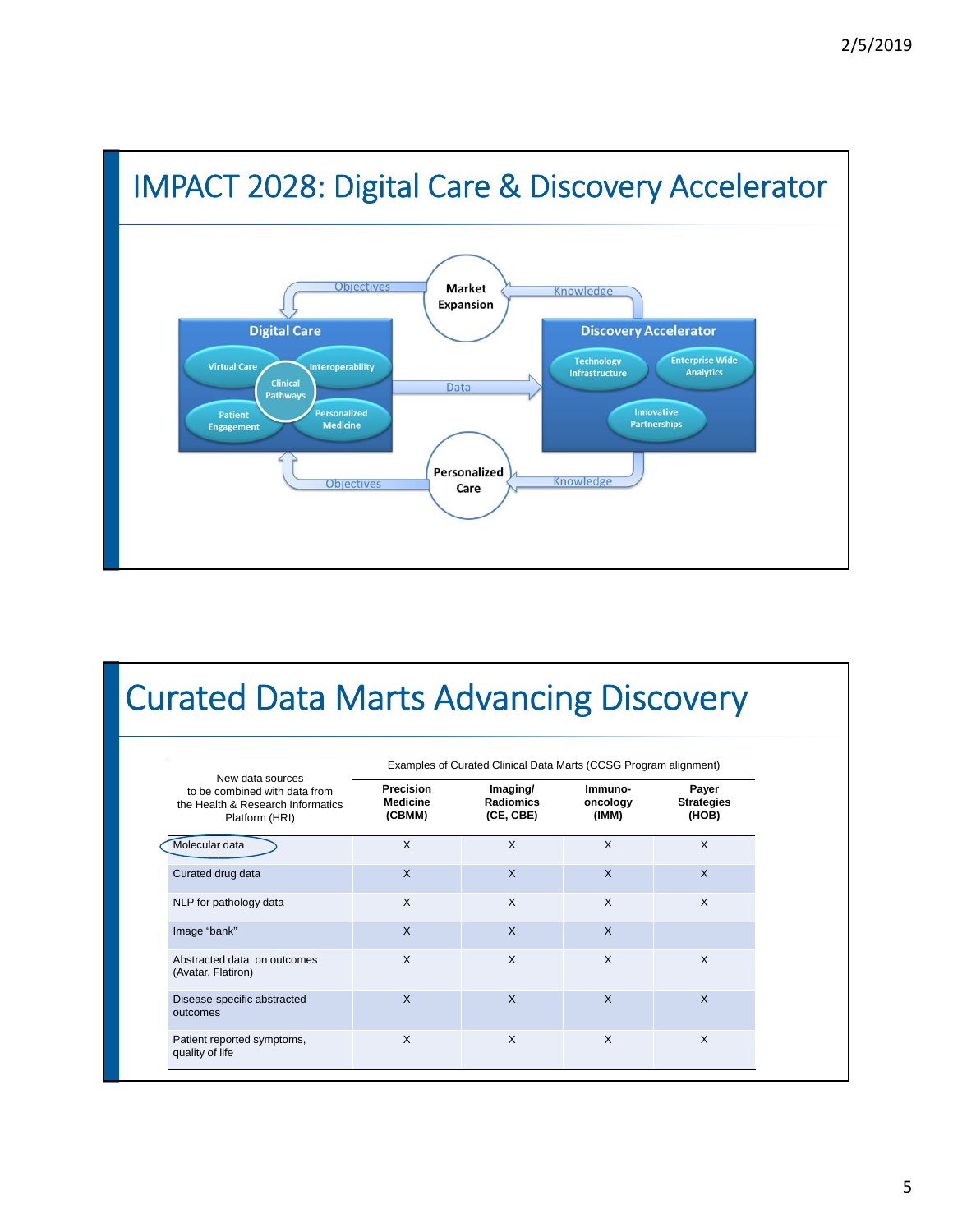# Research & Clinical Molecular Data Integration

| <b>Sequence Type</b>                      | <b>Panel Description</b>                                                                                                        | # Samples                           |
|-------------------------------------------|---------------------------------------------------------------------------------------------------------------------------------|-------------------------------------|
| Research grade (TCC):                     |                                                                                                                                 |                                     |
| Merck RNA                                 | Gene expression profiles for TCC tumor tissues (2006-2012)                                                                      | 16.000                              |
| Merck DNA                                 | NGS for tumor tissues collected for TCC (2006-2012)                                                                             | 3.380                               |
| <b>BMS DNA</b>                            | NGS for tumor tissues collected for TCC (2012-2014)                                                                             | 750                                 |
| Avatar DNA/RNA                            | Tumor and germline DNA, tumor RNA for TCC/Avatar patients (2016-present)                                                        | > 1,700                             |
| Clinical grade:                           |                                                                                                                                 |                                     |
| Pierian Solid                             | TruSight Tumor 26 (2014-2017, 26 genes): targeted sequencing panel for solid tumors                                             | > 3,350                             |
| Pierian Solid                             | Moffitt STAR (2017-present, 170 genes): NGS targeting DNA and RNA from same FFPE sample                                         | > 4,500                             |
| PierianDx Myeloid                         | TruSeg Myeloid (2014-2016), 32 genes), TruSight Myeloid (2016-present, 54 genes)                                                | > 6,300                             |
| <b>Foundation Solid</b>                   | FoundationOne (2016-2018), 324 genes), FoundationOne CDx (2018-present, 325 genes):<br>genomic profile for solid tumors         | > 1,400                             |
| <b>Foundation Heme</b>                    | FoundationOne Heme (2016-present, 437 genes for DNA, 265 for RNA):<br>genomic profile for hematologic malignancies and sarcomas | >740                                |
| <b>TCC BMS &amp; Merck DNA</b><br>(March) | PierianDx Solid<br><b>Foundation Solid</b><br>(October)<br>(June)                                                               |                                     |
| Jan<br>2019                               |                                                                                                                                 |                                     |
|                                           | <b>Moffitt STAR</b><br>PierianDx Myeloid<br>(March)<br>(June)                                                                   | <b>Foundation Heme</b><br>(October) |

## Curated Data Marts Advancing Discovery

|                                                                                                          |                                        | Examples of Curated Clinical Data Marts (CCSG Program alignment) |                              |                                     |
|----------------------------------------------------------------------------------------------------------|----------------------------------------|------------------------------------------------------------------|------------------------------|-------------------------------------|
| New data sources<br>to be combined with data from<br>the Health & Research Informatics<br>Platform (HRI) | <b>Precision</b><br>Medicine<br>(CBMM) | Imaging/<br><b>Radiomics</b><br>(CE, CBE)                        | Immuno-<br>oncology<br>(IMM) | Payer<br><b>Strategies</b><br>(HOB) |
| Molecular data                                                                                           | X                                      | $\times$                                                         | X                            | X                                   |
| Curated drug data                                                                                        | $\times$                               | $\mathsf{x}$                                                     | $\mathsf{x}$                 | $\times$                            |
| NLP for pathology data                                                                                   | X                                      | $\boldsymbol{\mathsf{x}}$                                        | $\times$                     | X                                   |
| Image "bank"                                                                                             | $\times$                               | $\mathsf{x}$                                                     | $\mathsf{x}$                 |                                     |
| Abstracted data on outcomes<br>(Avatar, Flatiron)                                                        | X                                      | $\times$                                                         | X                            | X                                   |
| Disease-specific abstracted<br>outcomes                                                                  | $\times$                               | $\mathsf{X}$                                                     | X                            | $\times$                            |
| Patient reported symptoms,<br>quality of life                                                            | X                                      | $\times$                                                         | $\times$                     | X                                   |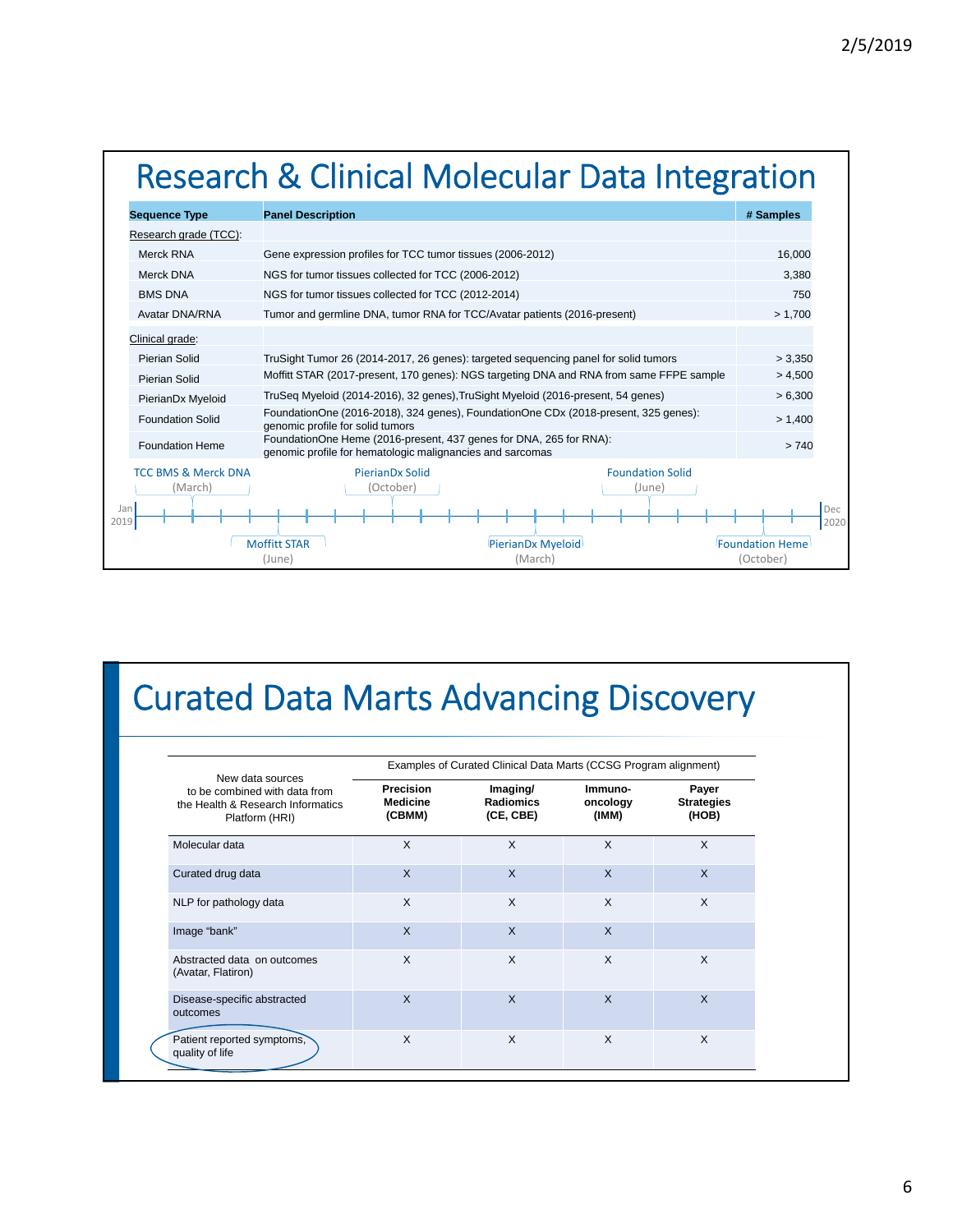



| New data sources to be<br>combine with HRI data                           | Precision<br><b>Medicine</b><br>(CBMM) | Imaging/<br><b>Radiomics</b><br>(CE, CBE) | Immuno-<br>oncology<br>(IMM) | Payer<br><b>Strategies</b><br>(HOB) |
|---------------------------------------------------------------------------|----------------------------------------|-------------------------------------------|------------------------------|-------------------------------------|
| Molecular data                                                            | $\times$                               | X                                         | X                            | $\times$                            |
|                                                                           |                                        |                                           |                              |                                     |
| How will we build these curated data marts?<br>Patient reported symptoms, | $\times$                               | X                                         | $\mathsf{x}$                 | $\times$                            |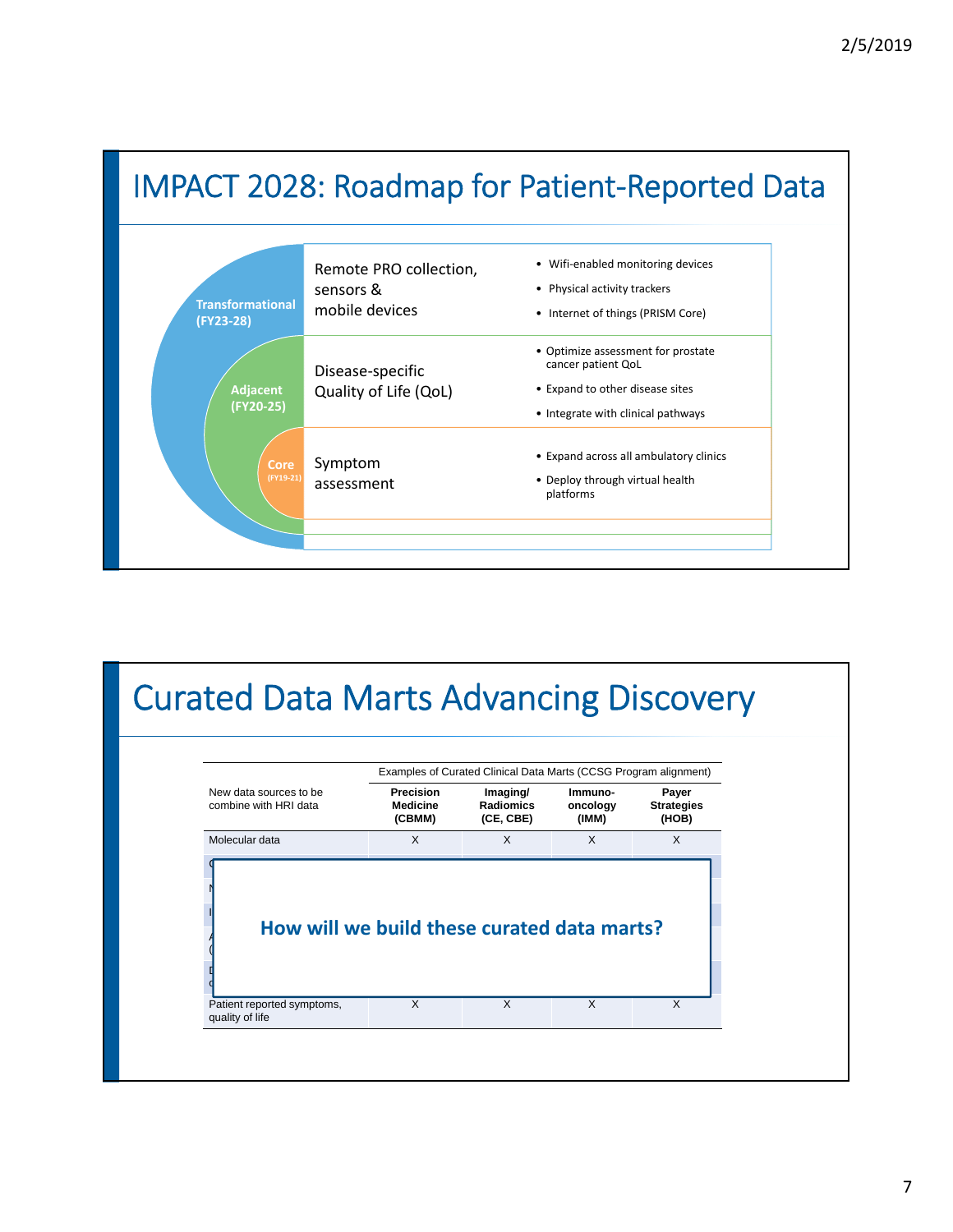